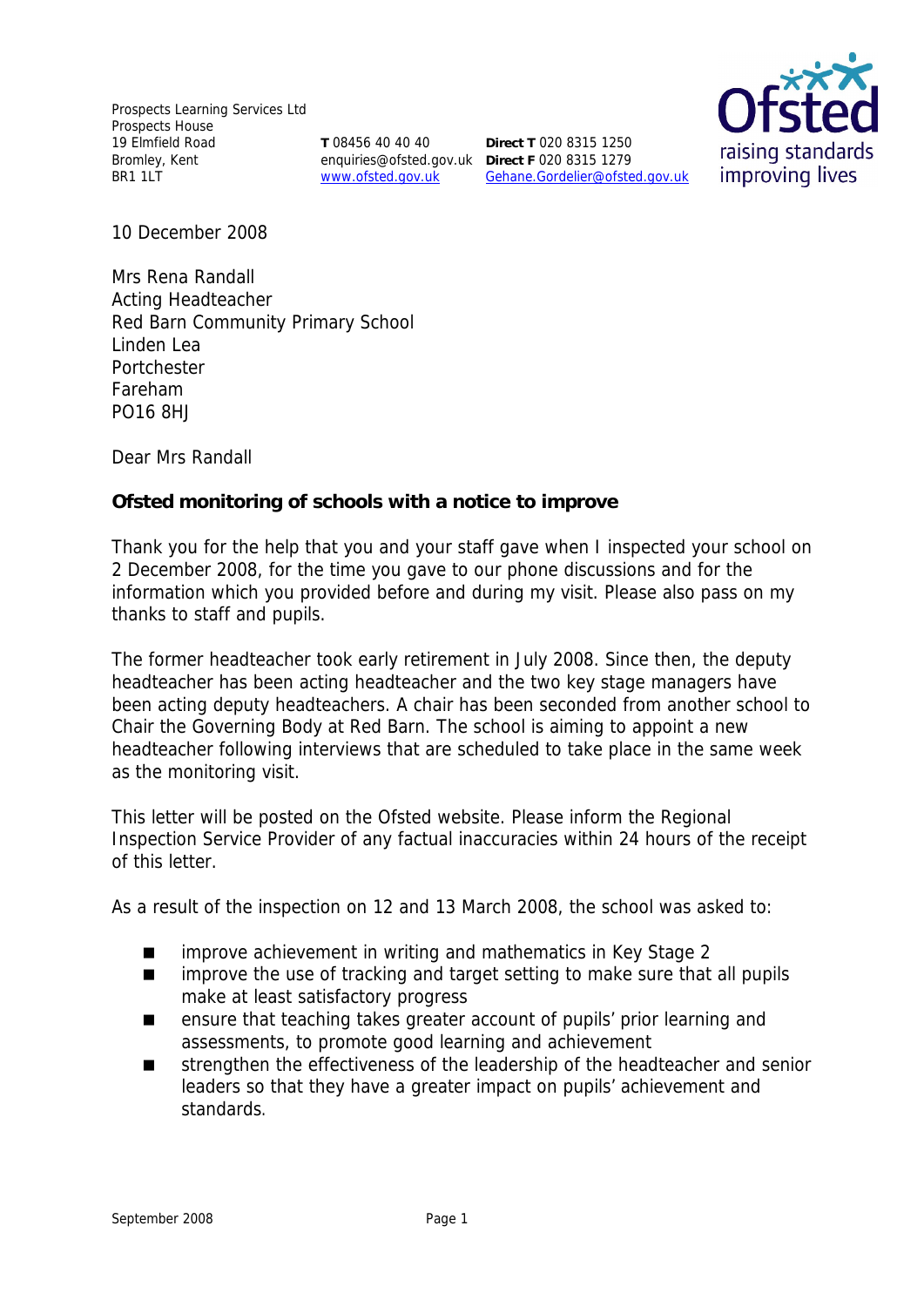

Having considered all the evidence, I am of the opinion that at this time the school is making satisfactory progress in addressing the issues for improvement and in raising the pupils' achievement.

The quality of leadership and management of the school has considerably improved since the time of the last inspection. Senior leaders have been empowered to bring about changes, which have led to improved rates of learning. Pupils and parents speak positively about recent changes. Pupils enjoy their learning and have a better understanding of how well they are doing and what they could do better. Parents consider the school to be more welcoming and, as a result, have become more involved in their children's learning and the school community.

Recent unvalidated test results show that standards in 2008 rose considerably in reading, writing and mathematics at Key Stage 1 and these are now broadly in line with national averages. The school exceeded its targets for English, mathematics and science at Key Stage 2, with pupils attaining above average standards in mathematics and science. However, standards in English, although improved, remain too low and too few pupils in both key stages attain the higher levels. The quality of writing is improving slowly, but progress across the school is too uneven. In some cases this is due to a legacy of underachievement, but at times this is also due to weaknesses in teaching. There are still too many missed opportunities from Reception to Year 6 for pupils to use and develop their writing skills across the curriculum. Even the dedicated phonics lessons do not all include a seamless progression from reading to writing in a way that enables pupils to apply their reading skills to help them to spell new and unfamiliar words.

Although the school is now tracking the progress made by every individual pupil and this information is reviewed every term, this is still not frequent enough to help teachers reflect on what they need to modify in their medium term plans so as to fill the gaps in pupils' learning and to accelerate their rate of progress. Pupils of lower ability who do not have special educational needs are progressing well due to the additional support they receive. However, there is insufficient tracking of the progress made by different groups of pupils, including those with special educational needs and/or learning difficulties and disabilities, to evaluate the effectiveness of intervention strategies and ensure they are progressing as well as their peers. Teaching is, nonetheless, making better use of available data and assessment information and is taking better account of pupils' prior learning. The quality of daily lesson planning is too variable and is at times weak. Not all lessons are planned in a way that ensures the needs of all pupils are taken fully into account. Planning often lacks explicit reference to key vocabulary which generally leads to insufficient explicit teaching of new and at times more technical vocabulary, with teachers not ensuring that pupils understand or use new words with confidence during lessons. There are also insufficient planned opportunities for pupils to discuss their work and limited information about how the more able pupils could be further challenged.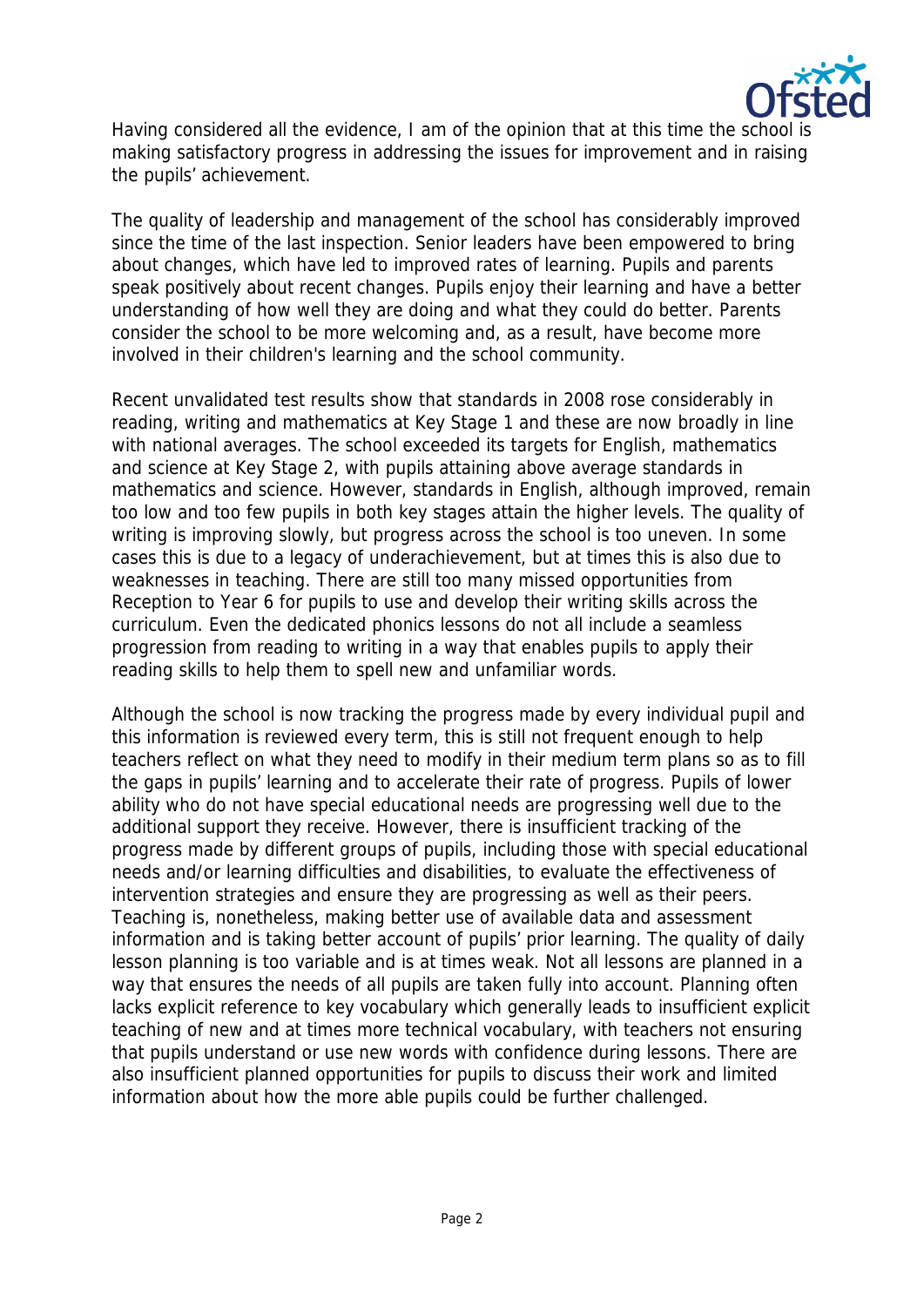

There are pockets of good practice in the school and positive relationships between staff and pupils. In the vast majority of lessons, pupils were polite and very well behaved. Where teaching was most effective, pupils demonstrated a secure understanding of what was expected of them and the teacher checked their progress at regular intervals. Pupils typically made effective use of success criteria to enable them to judge how well they had progressed and what they had learnt. In a good Year 4 lesson, pupils used notes they had written in a previous lesson about the Tudors to produce good pieces of writing, some of which included complex sentences. Most teachers use questions well to help pupils reflect on what they have learnt and to encourage them to explain their understanding. However, there are limited strategies in place to help pupils take responsibility for their learning and to enable them to produce the best work possible without constant adult support.

Where there were weaknesses in lessons observed, teaching did not help pupils to recall or build sufficiently well on previous learning; lessons did not include sufficient strategies to engage and motivate learners; and expectations were too low. In these lessons, the pace of learning was too slow and there were often missed opportunities for using information and communication technology to support and enhance pupils' learning. In some mathematics lesson, there were occasions when pupils were not provided with sufficient practical resources or activities to support their understanding of new concepts. The effectiveness of teaching assistants was very variable and at times adversely affected by a lack of guidance and direction from class teachers.

Most senior leaders are developing their roles well and are contributing successfully to the school's honest and accurate judgments about strengths and weaknesses. However, not all leaders have been equally effective at bringing about improvements. The acting headteacher provides the school with clear direction and purpose. As a result, the management of staff performance is now closely aligned to the progress made by pupils, and staff are more focused on the need to raise standards. There are adequate management plans in place but, while these plans make appropriate reference to pupils, some lack detail and success criteria are not always measurable. Subject leaders have yet to produce action plans to identify how they can contribute more fully to whole-school improvement. Staff work well as a team, sharing and disseminating good practice. This creates a positive ethos in the school, with staff learning from each other.

The local authority provides the school with satisfactory support. The local authority's statement of action has been amended and is now fit for purpose. However, until recently the school had not been provided with the updated version. Consequently, the school has been working to the first version and has not benefited from the improvements made to the more recent statement of action. Nevertheless, the school has benefited from being part of the intensifying support for schools programme. The raising achievement plan has helped senior leaders and governors to maintain an appropriate focus on the key issues for improvement.